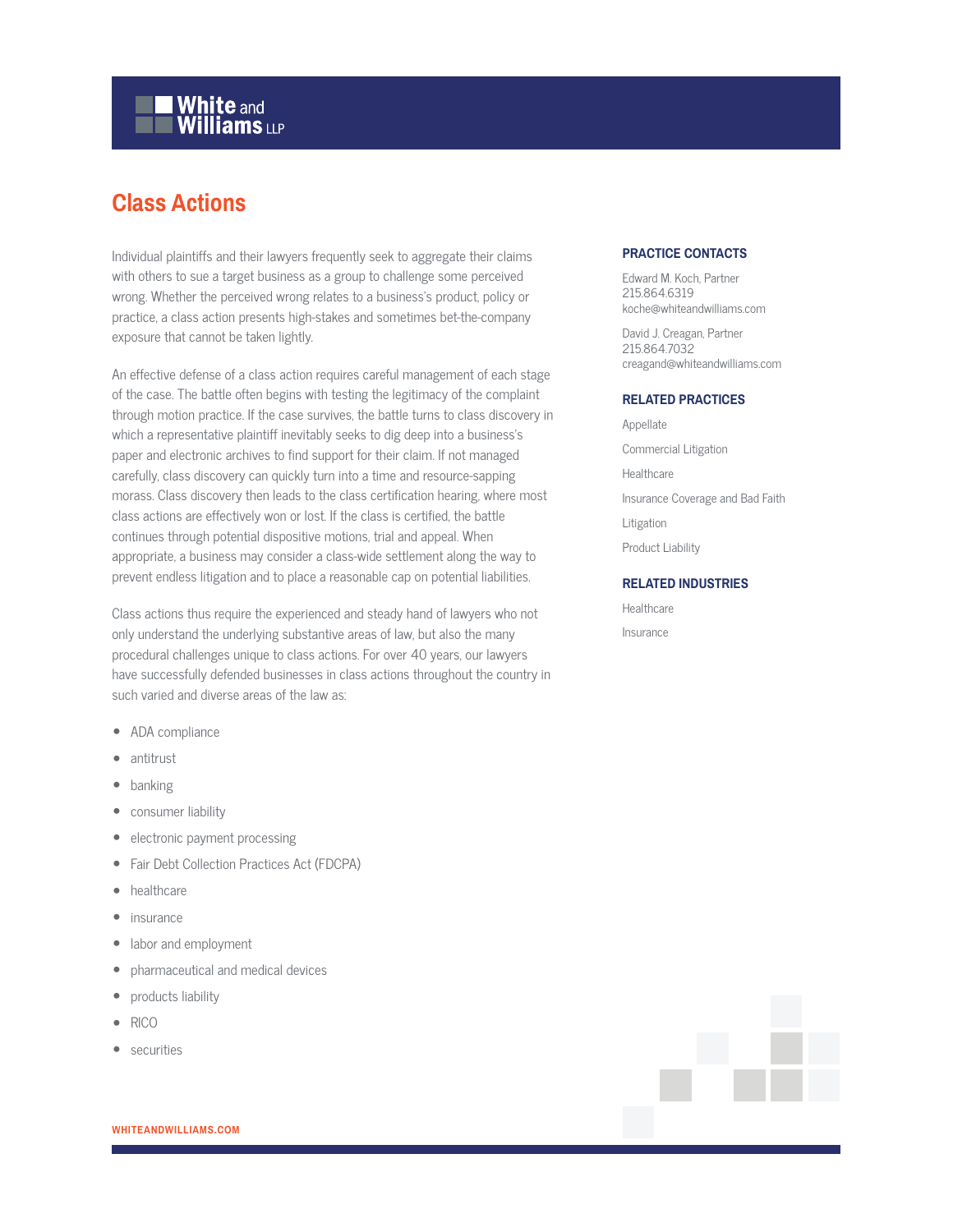

● toxic torts

# **REPRESENTATIVE MATTERS**

Successfully defeated class action of consumers suing a California law firm for alleged violations of the Fair Debt Collections Practices Act

Secured favorable class action settlement on behalf of automobile insurer for the alleged failure to pay interest on overdue personal injury protection benefits

Obtained defense verdict on behalf of a chemical manufacturer for residents' alleged exposure to PCBs from a Pennsylvania railyard

Defeated class certification of medical providers who alleged consistent underpayment of charges against Philadelphia prison system administrator

Defeated class certification of consumers who alleged improper substitution of polymer burial containers for concrete burial containers against national funeral home product company

Awarded summary judgment of claims of class of New Jersey automobile insurance policyholders who sought to reform their uninsured/underinsured motorists coverage due to an alleged defect in issuing and renewing coverage

Awarded summary judgment on behalf of a chemical manufacturer of a \$4 billion class of all Massachusetts school districts having buildings with elevated airborne PCB levels

Defeated class certification of a class of inmates at the Worcester County Jail who had been shot by correctional officers with client's "less-than-lethal" crowd control weapon

Secured dismissal of a securities class action complaint against a financial services company alleging violations of the 1933 Securities Act and the 1934 Securities Exchange Act

Defeated class certification of a worldwide class of marine engine owners in a \$50 million breach-of-warranty class action

Negotiated favorable settlement of claims of an 85,000 member class seeking compensation for property damage and medical monitoring related to manufacture of Agent Orange

Obtained dismissal of a statewide class against a national title insurance company



**WHITEANDWILLIAMS.COM**